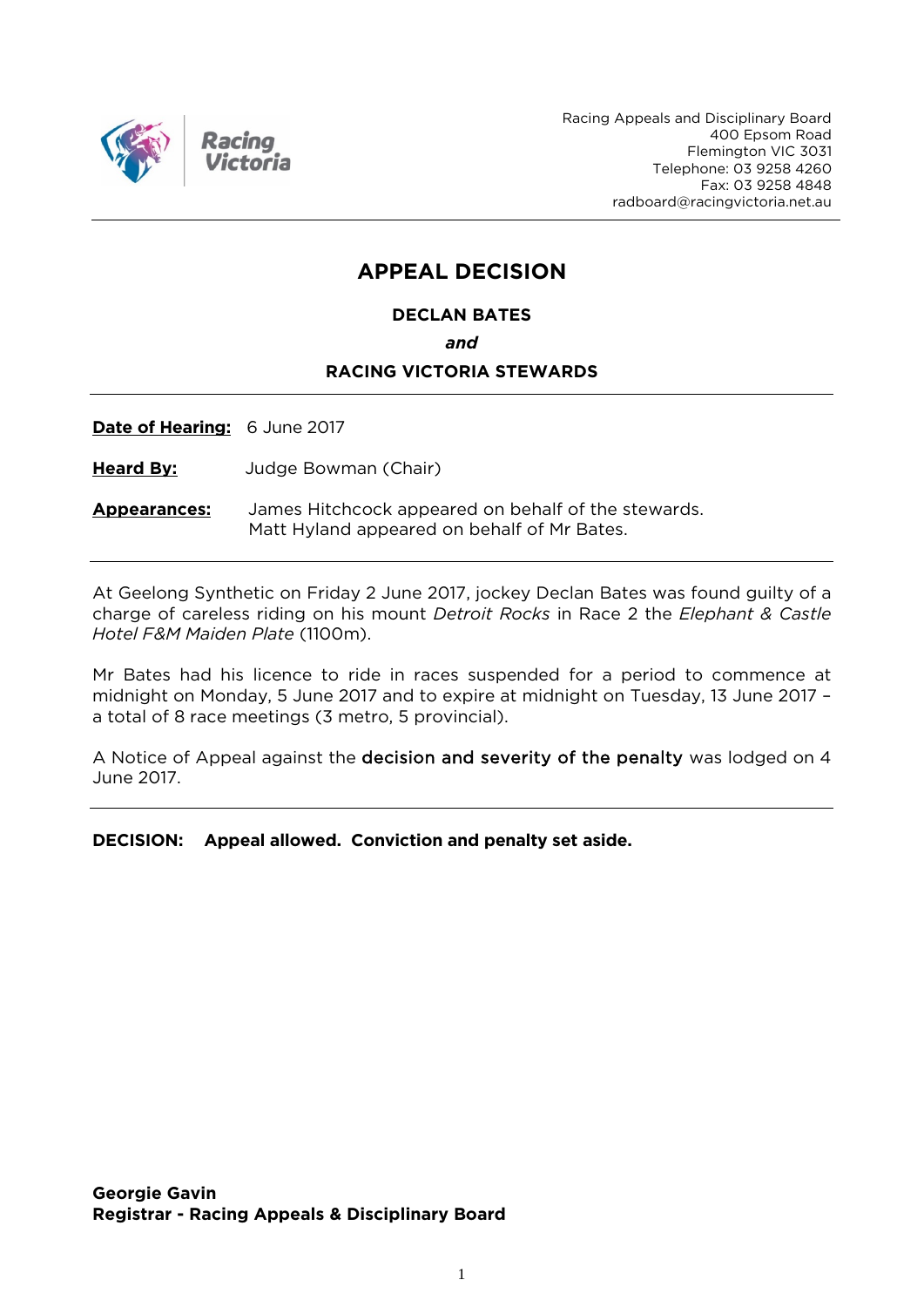# **TRANSCRIPT OF PROCEEDINGS**

### **RACING APPEALS AND DISCIPLINARY BOARD**

\_\_\_\_\_\_\_\_\_\_\_\_\_\_\_\_\_\_\_\_\_\_\_\_\_\_\_\_\_\_\_\_\_\_\_\_\_\_\_\_\_\_\_\_\_\_\_\_\_\_\_\_\_\_\_\_\_\_\_\_\_\_\_

#### **HIS HONOUR JUDGE J. BOWMAN, Chairman**

#### **EXTRACT OF PROCEEDINGS**

**DECISION**

#### **DECLAN BATES**

**and** 

#### **RACING VICTORIA STEWARDS**

#### **RACING VICTORIA CENTRE, FLEMINGTON**

#### **TUESDAY, 6 JUNE 2017**

MR J. HITCHCOCK appeared on behalf of the RVL Stewards

MR M. HYLAND appeared on behalf of Mr D. Bates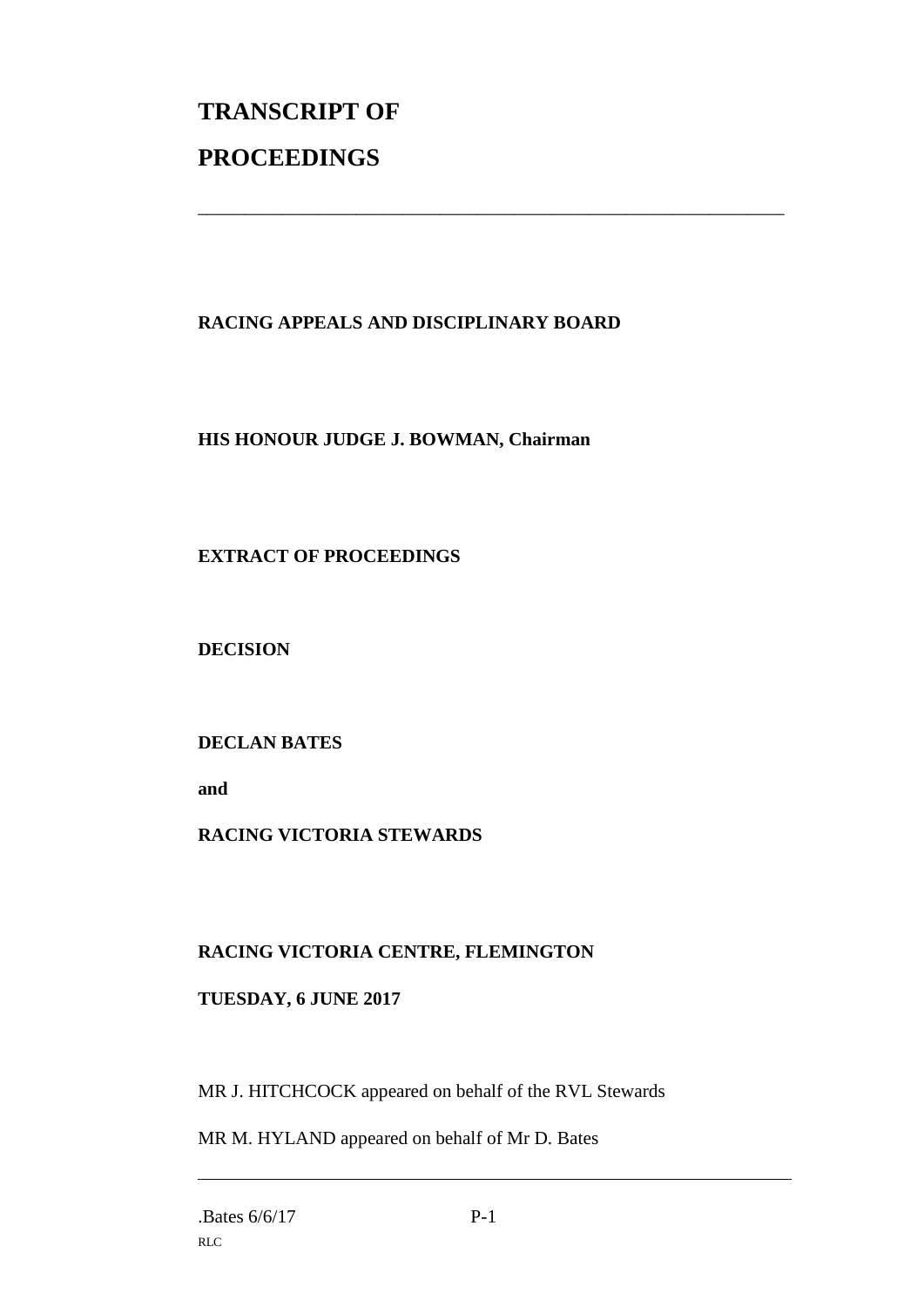CHAIRMAN: Mr Declan Bates, you pleaded not guilty to a charge of careless riding, in that in race 2 over 1100 metres at Geelong on 2 June last, you permitted your mount, Detroit Rocks, to shift out near the 100-metre mark when not sufficiently clear of Feathers of Fame, ridden by Lachlan King. The Stewards acknowledged that Detroit Rocks had been steadied to avoid the heels of Gay Face, ridden by Noel Callow. The Stewards imposed a penalty of suspension for eight meetings. Noel Callow was suspended for seven meetings, taking into account his plea of guilty.

You are appealing against both the conviction and the severity of the penalty. I have viewed the video of the race several times. There is no doubt but that Noel Callow took your running. Your mount was on the rails. Callow was one off and shifted into your running lane on the rails. Your mount was under the whip and finishing stronger than Callow's mount. There is also no doubt but that you shifted off Callow's heels and there is no doubt that interference was caused to Lachlan King's mount.

Mr Hyland freely admitted on your behalf that whilst Lachlan King's mount had a tendency to shift in, it was racing in a straight line when the interference to it occurred and that its racing manners do not come into the equation.

The argument advanced on your behalf by Mr Hyland is that effectively this is all one incident and not two separate incidents. He argues that Noel Callow's mount was under pressure, was weakening, that it shifted into your running lane and it should not have, causing you to stand up in the irons and shift off